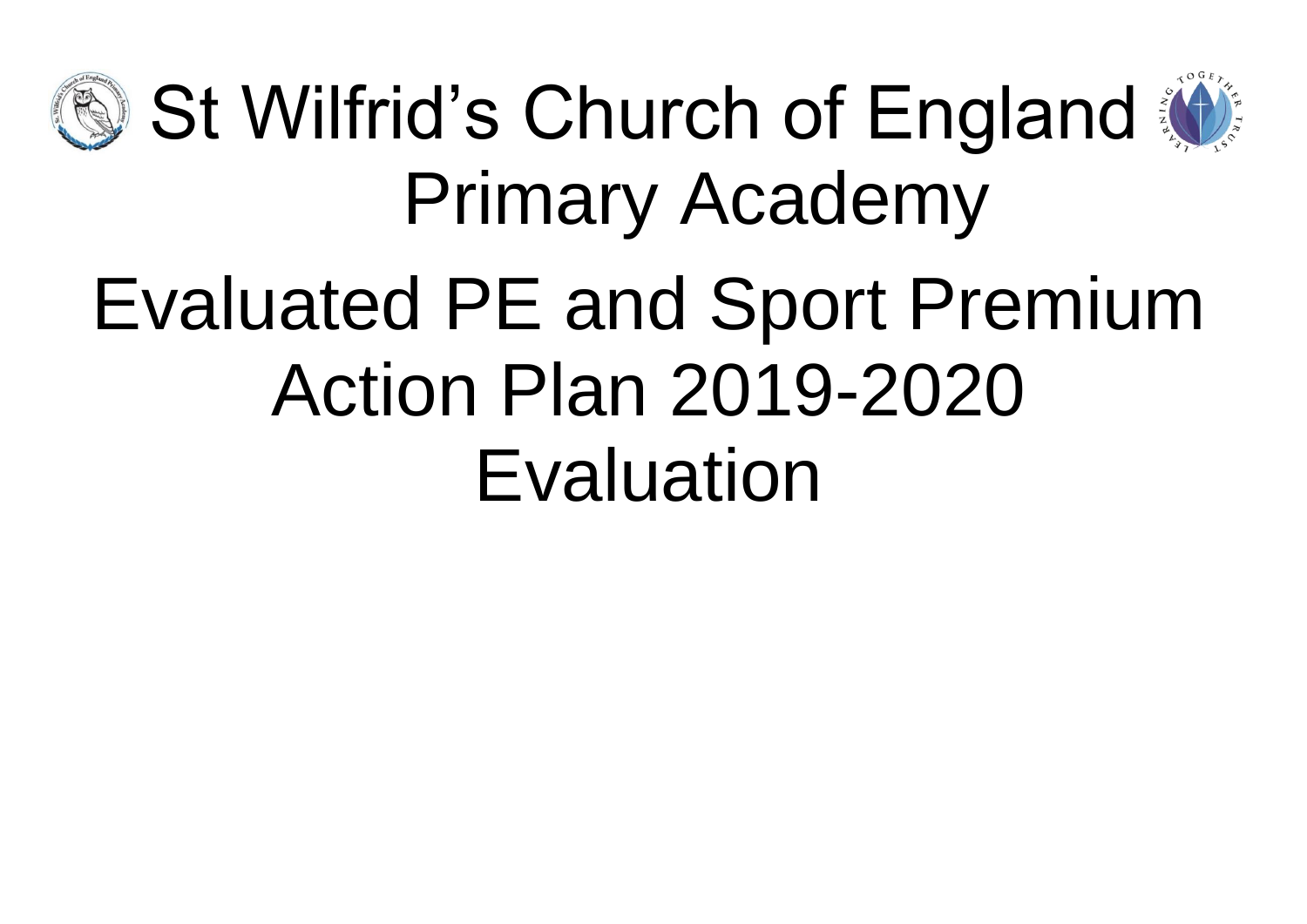Support for review and reflection - considering the 5 key indicators from DfE, what development needs are a priority for your setting and your students now and why? Use the space below to reflect on previous spend, identify current need and priorities for the future.

| Key achievements to date:                                                                                                                                                                                                                                                                                                                                               | Areas for further improvement and baseline evidence of need:                                                                                                                                                                                                                                                                                                                                                                                                                       |
|-------------------------------------------------------------------------------------------------------------------------------------------------------------------------------------------------------------------------------------------------------------------------------------------------------------------------------------------------------------------------|------------------------------------------------------------------------------------------------------------------------------------------------------------------------------------------------------------------------------------------------------------------------------------------------------------------------------------------------------------------------------------------------------------------------------------------------------------------------------------|
| Ensure PE and School sport is high profile within school<br>Children are physically active on a daily basis<br>Children encourage to live a healthy lifestyle<br>Children receive high quality teaching of PE from PE specialists and<br>specialist sports coaches.<br>Use professional athletes and sports stars as inspiration to children to<br>be involved in sport | Continue to ensure PE and Sport is high profile in school.<br>Continue to ensure children receive high quality teaching of PE and<br>Sport.<br>Increase number of children taking part in out of hours clubs. (see<br>previous years registers)<br>Find new and exciting sports to increase participation in sport.<br>Continue to use inspirational visitors to raise profile of PE and Sport.<br>Continue to raise the importance of exercise and living a healthy<br>lifestyle. |

| Meeting national curriculum requirements for swimming and water safety                                                                                                                                                                                            | Please complete all of the below: |
|-------------------------------------------------------------------------------------------------------------------------------------------------------------------------------------------------------------------------------------------------------------------|-----------------------------------|
| What percentage of your current Year 6 cohort swim competently, confidently and proficiently over a<br>distance of at least 25 metres?<br>N.B. Even though your children may swim in another year please report on their attainment on leaving<br>primary school. | 100%                              |
| What percentage of your current Year 6 cohort use a range of strokes effectively [for example, front crawl,<br>backstroke and breaststroke]?                                                                                                                      | 100%                              |
| What percentage of your current Year 6 cohort perform safe self-rescue in different water-based situations?                                                                                                                                                       | 100%                              |
| Schools can choose to use the Primary PE and Sport Premium to provide additional provision for swimming<br>but this must be for activity over and above the national curriculum requirements. Have you used it in this<br>way?                                    | <b>No</b>                         |



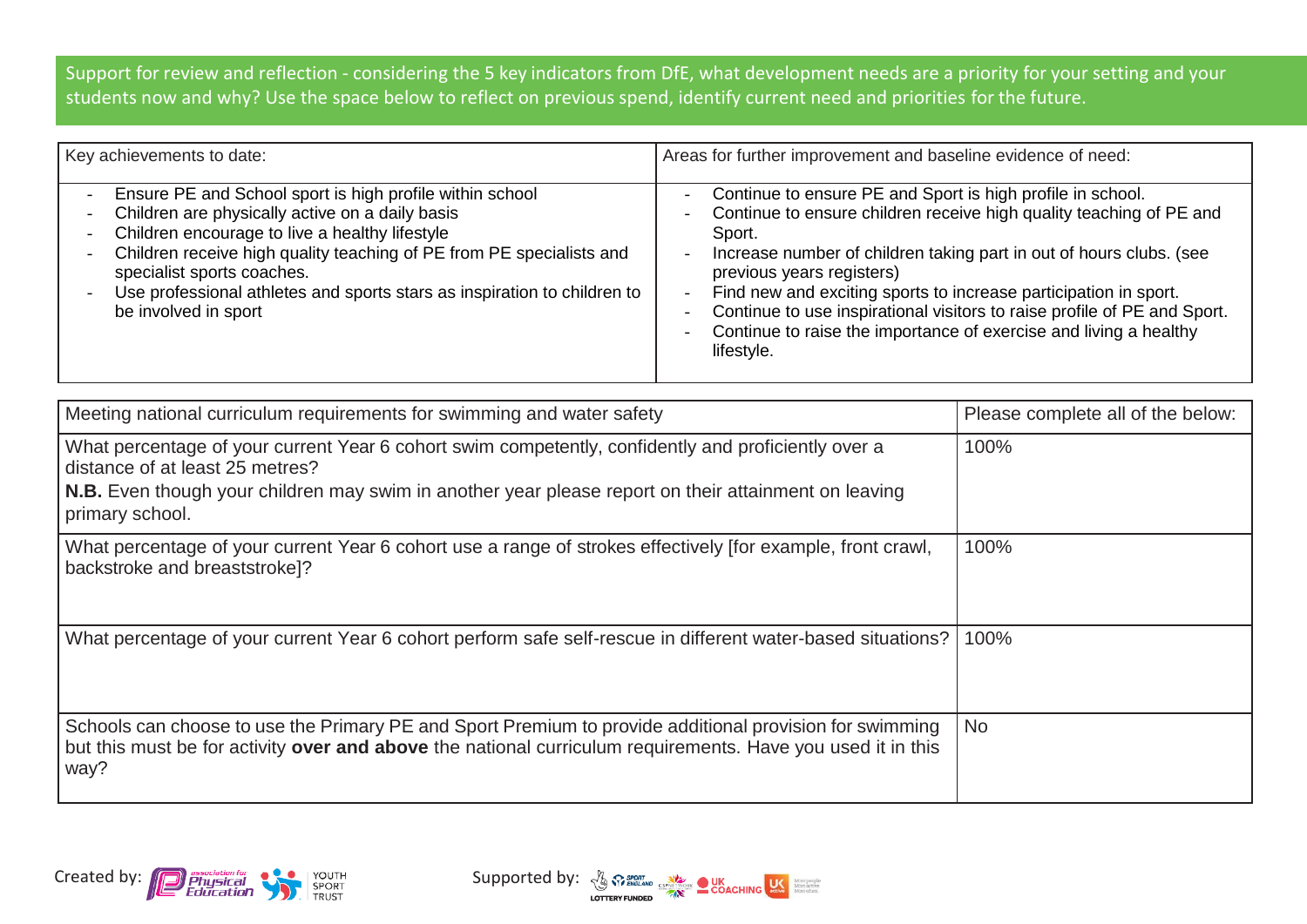## **Action Plan and Budget Tracking**

Capture your intended annual spend against the 5 key indicators. Clarify the success criteria and evidence of impact that you intend to measure to evaluate for students today and for the future.

| <b>Academic Year: 2019/2020</b>                                                                                                                                                                                                                                                                  | <b>Total fund allocated:</b>                                                                                                                                                                                               | Date Updated:10.07.20 |                                                                                                                                                                                                                                                                                                                                                            |                                                                                                                                                                                |
|--------------------------------------------------------------------------------------------------------------------------------------------------------------------------------------------------------------------------------------------------------------------------------------------------|----------------------------------------------------------------------------------------------------------------------------------------------------------------------------------------------------------------------------|-----------------------|------------------------------------------------------------------------------------------------------------------------------------------------------------------------------------------------------------------------------------------------------------------------------------------------------------------------------------------------------------|--------------------------------------------------------------------------------------------------------------------------------------------------------------------------------|
| Key indicator 1: The engagement of all pupils in regular physical activity – Chief Medical Officer guidelines<br>recommend that primary school children undertake at least 30 minutes of physical activity a day in school                                                                       |                                                                                                                                                                                                                            |                       |                                                                                                                                                                                                                                                                                                                                                            |                                                                                                                                                                                |
| School focus with clarity on<br>intended impact on pupils:                                                                                                                                                                                                                                       | Actions to achieve:                                                                                                                                                                                                        | Funding<br>allocated: | Evidence and impact:                                                                                                                                                                                                                                                                                                                                       | Sustainability and<br>suggested next steps:                                                                                                                                    |
| Increase participation in physical<br>activities to work towards targeting<br>children engaging in Active 30 at<br>lunchtimes.<br>Also to support behaviour when playing<br>games and working as a group.                                                                                        | Targeted children from Y1-Y4 will work E2800<br>with Skillwise Sport on a weekly basis to<br>increase their participation in Active 30<br>during other parts of the day.                                                   |                       | 96 targeted children from Y1-Y4<br>accessed 30 minutes sports activity<br>sessions at lunchtimes with Skillwise <sup>r Sim</sup> ilar way.<br>sport coaches across the Autumn<br>and Spring term. Each group<br>Children reported having the chance all pupils from Y1-Y6 an<br>to learn new playground games and<br>interact with peers more confidently. | To use Skillwise Sport for the<br>following academic year in a<br>For 2020-21 to look at giving<br>opportunity for at least<br>30 mins sports activity during<br>llunch times. |
| Increase physical activity at playtimes to<br>help work towards Active 30 minutes<br>Children to be more active at play times<br>to help with their active 30 minutes a day<br>in school. Children to access fun and<br>exciting sports equipment to play with<br>and engage with at play times. | Replenish and buy new equipment for<br>use at play times by Sports Leaders.<br>Target playground games and<br>equipment to boost active play times.<br>Adapt play times to allow for more<br>activities on the playground. | £200                  | unchtime play leaders had<br>adequate equipment to learn a<br>variety of playground games to<br>play with the Lower Key Stage 2<br>and Key stage 1 children at<br>lunchtime. The leaders felt<br>empowered with the<br>responsibility to ensure they<br>looked after the equipment and<br>returned it to where it was stored.                              | To replenish and update<br>playground equipment to<br>continue our Sports Leader<br>programme.                                                                                 |



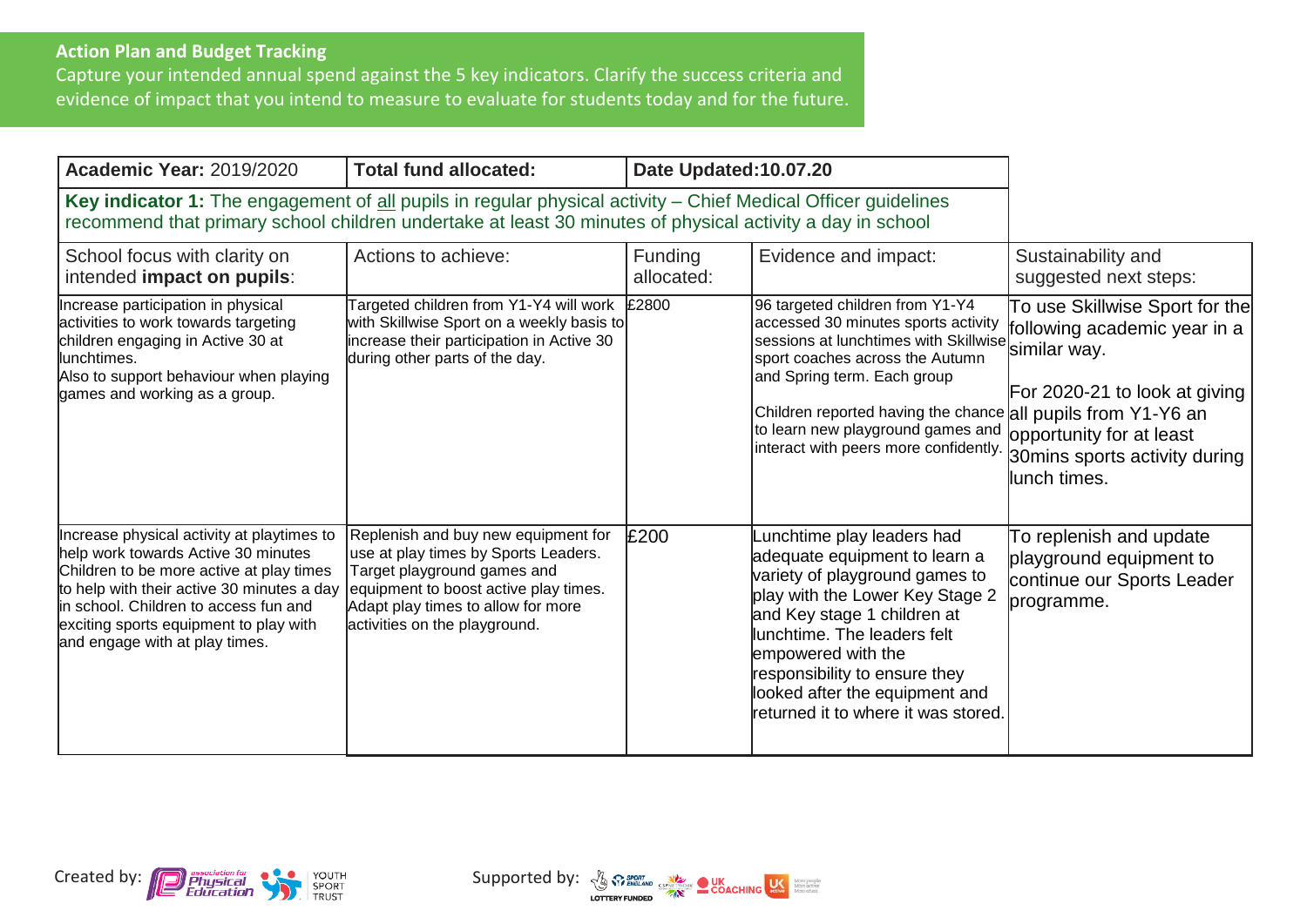| Promote the importance of being active<br>and living a 'Healthy Lifestyles'                                  | free of charge to KS2 children.                                                                                                                                                                      | sessions<br>delivered by<br>Inspiring healthy<br>lifestyles. | Offer 'Keep on moving' after school club  4 x 1 hour weekly   40 children from Y3-Y6 where<br>given the opportunity to take<br>part in weekly physical activity<br>sessions using specialised<br>coaches and equipment.<br>Children developed self<br>esteem and enjoyment for<br>lexercise.                                                                                                                                                                    | To continue to work alongside<br>Inspiring Healthy Lifestyles and<br>the Standish Leisure Centre to<br>offer more opportunities like this. |
|--------------------------------------------------------------------------------------------------------------|------------------------------------------------------------------------------------------------------------------------------------------------------------------------------------------------------|--------------------------------------------------------------|-----------------------------------------------------------------------------------------------------------------------------------------------------------------------------------------------------------------------------------------------------------------------------------------------------------------------------------------------------------------------------------------------------------------------------------------------------------------|--------------------------------------------------------------------------------------------------------------------------------------------|
| Promote 'Healthy Lifestyles' in relation of<br>becoming a professional sports athlete.                       | To arrange another Healthy Eating<br>through football development day to<br>help link the importance of living a<br>healthy lifestyle as a professional.                                             | £350                                                         | 150 children in Y5/Y6 engaged with<br>healthy eating sports programme<br>using football as a vehicle for living a<br>healthy lifestyle. Children created<br>their own healthy diet based on<br>those of professional football<br>players.                                                                                                                                                                                                                       | To continue to work with the<br>Football Development programme<br>to offer the healthy eating course<br>to future year groups.             |
| Promote growth mind set and mental<br>health and well-being.                                                 | Arrange for Y6 children to participate in<br>a 6 week Yoga Programme delivered by<br>Wigan Warriors. This will take place in<br>April/May to support children when<br>preparing for their SAT tests. | £450<br><b>Total: £3,800</b>                                 | 75 children in Y6 experienced<br>weekly yoga and well-being sessions Wigan Warriors and arrange a<br>with Claire Taylor from Wigan<br>Warriors. This helped to prepare and year to support next year's Year 6<br>support the children building up to<br>Y6 SATs.<br>The children also experienced taking<br>part in the first Wigan Warriors Yoga<br>festival.<br>This also linked with our health and<br>wellbeing themed days through the<br>school calendar. | To continue to work closely with<br>block of sessions for the following<br>children.                                                       |
| Key indicator 2: The profile of PESSPA being raised across the school as a tool for whole school improvement |                                                                                                                                                                                                      |                                                              |                                                                                                                                                                                                                                                                                                                                                                                                                                                                 |                                                                                                                                            |



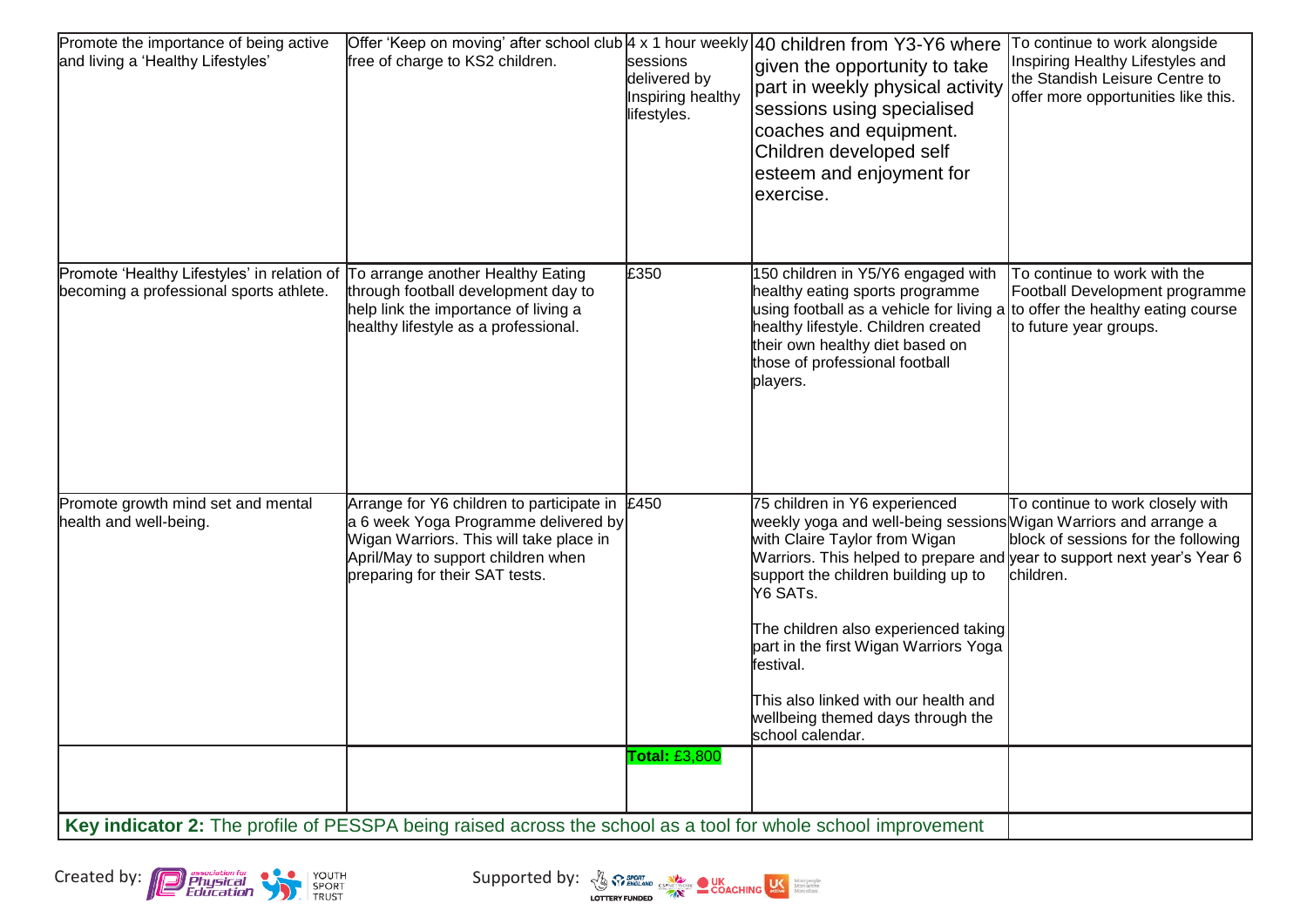| School focus with clarity on<br>intended impact on pupils:                                                                                                            | Actions to achieve:                                                                                                                                                                | Funding<br>allocated:                                                           | Evidence and impact:                                                                                                                                                                                        | Sustainability and<br>suggested next steps:                                                                                                                                                                                                                               |
|-----------------------------------------------------------------------------------------------------------------------------------------------------------------------|------------------------------------------------------------------------------------------------------------------------------------------------------------------------------------|---------------------------------------------------------------------------------|-------------------------------------------------------------------------------------------------------------------------------------------------------------------------------------------------------------|---------------------------------------------------------------------------------------------------------------------------------------------------------------------------------------------------------------------------------------------------------------------------|
| Famous Visitor to share experiences with Arrange for an inspirational sports<br>KS2 pupils as part of a collaborative<br>writing project to inspire creative writing. | athlete to visit the school to inspire and<br>encourage children to be involved within<br>sport.<br>The visitor will also inspire high quality<br>writing projects within English. | £500                                                                            | No Inspirational visitor was<br>able to attend school before<br>whole school closure due to<br>Covid-19.                                                                                                    | To seek out other past pupils of St<br>Wilfrid's who could return as an<br>inspirational visitor for the children.<br>To continue to arrange<br>inspirational visitors to inspire<br>pupils with a variety of sports.                                                     |
| Host an annual School Games Day<br>involving all children.                                                                                                            | Organise and plan school games day<br>for KS1 and for KS2 children to take<br>part in during the Summer term.                                                                      | Free-part of PE<br>Specialist<br>Teacher and link<br>with local high<br>school. | School Sports Day unable to<br>be held due to school closure<br>because of Covid-19.                                                                                                                        | To liaise with Standish High<br>School with supporting our school<br>sports day next year, with<br>opportunities for our pupils to have<br>young role models lead them in a<br>variety of activities and see the<br>potential next steps of their PE and<br>Sport journey |
| Prominent notice boards in both key<br>stage halls to raise the profile of PE and<br>Sport to all pupils, staff and visitors.                                         | Notice boards regularly updated in both Time<br>halls.                                                                                                                             |                                                                                 | Notice boards contain information<br>about after school clubs for the<br>following terms, intra school sport<br>challenge winners. Pupils are<br>enthused to want to see themselves<br>appear on the board. | To continue to maintain and<br>update notice boards within<br>school.                                                                                                                                                                                                     |



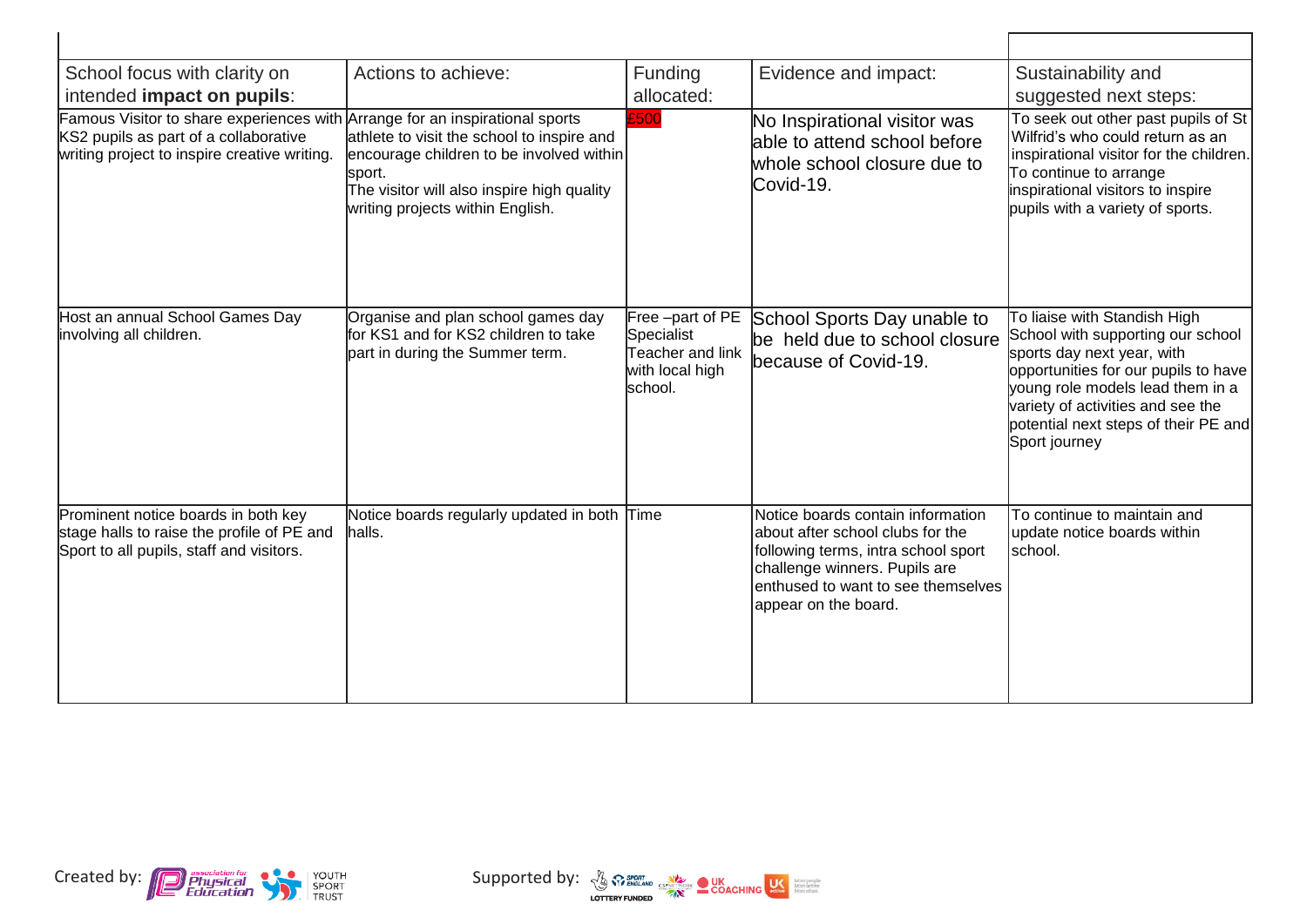| Sports events and achievements are<br>celebrated through social media                     | Twitter used to celebrate recent sporting Time<br>events. It also used to share curriculum<br>PE lesson activities. |                                                                              | Regular retweets and likes<br>demonstrating the wider community<br>is aware of provisions within school<br>land achievements.                                                                     | To continue to use twitter to<br>celebrate achievements,<br>participation at sporting events<br>with the wider community. |
|-------------------------------------------------------------------------------------------|---------------------------------------------------------------------------------------------------------------------|------------------------------------------------------------------------------|---------------------------------------------------------------------------------------------------------------------------------------------------------------------------------------------------|---------------------------------------------------------------------------------------------------------------------------|
| Continue to keep Intra School Sport High Produce St Wilfrid's own Intra Sport<br>Profile. | certificates to be awarded at the end of<br>each Intra Sport Challenge.                                             | Card for<br>certificates<br>Cost - £50                                       | Children who won awards during our<br>intra school challenges received<br>their certificates in celebration of<br>their achievement during half-termly<br>sports celebration worships.            | To continue to provide certificates<br>for the children after an Intra Sport<br>comp has been completed.                  |
| Continue to keep Intra School Sport High Purchase new school games values<br>Profile.     | stickers to be presented in Intra sport<br>celebration worship.                                                     | Stickers-<br>Cost - £80<br>Total<br>planned:<br>£650<br>Total spent:<br>£130 | Stickers were purchased for school<br>sports days and intra sport<br>competitions but were unused due to achievements in our Intra School<br>the school closure during the covid-<br>19 lockdown. | Seek out other opportunities to<br>continue to keep the celebration of<br>Sports Competition high across the<br>school.   |



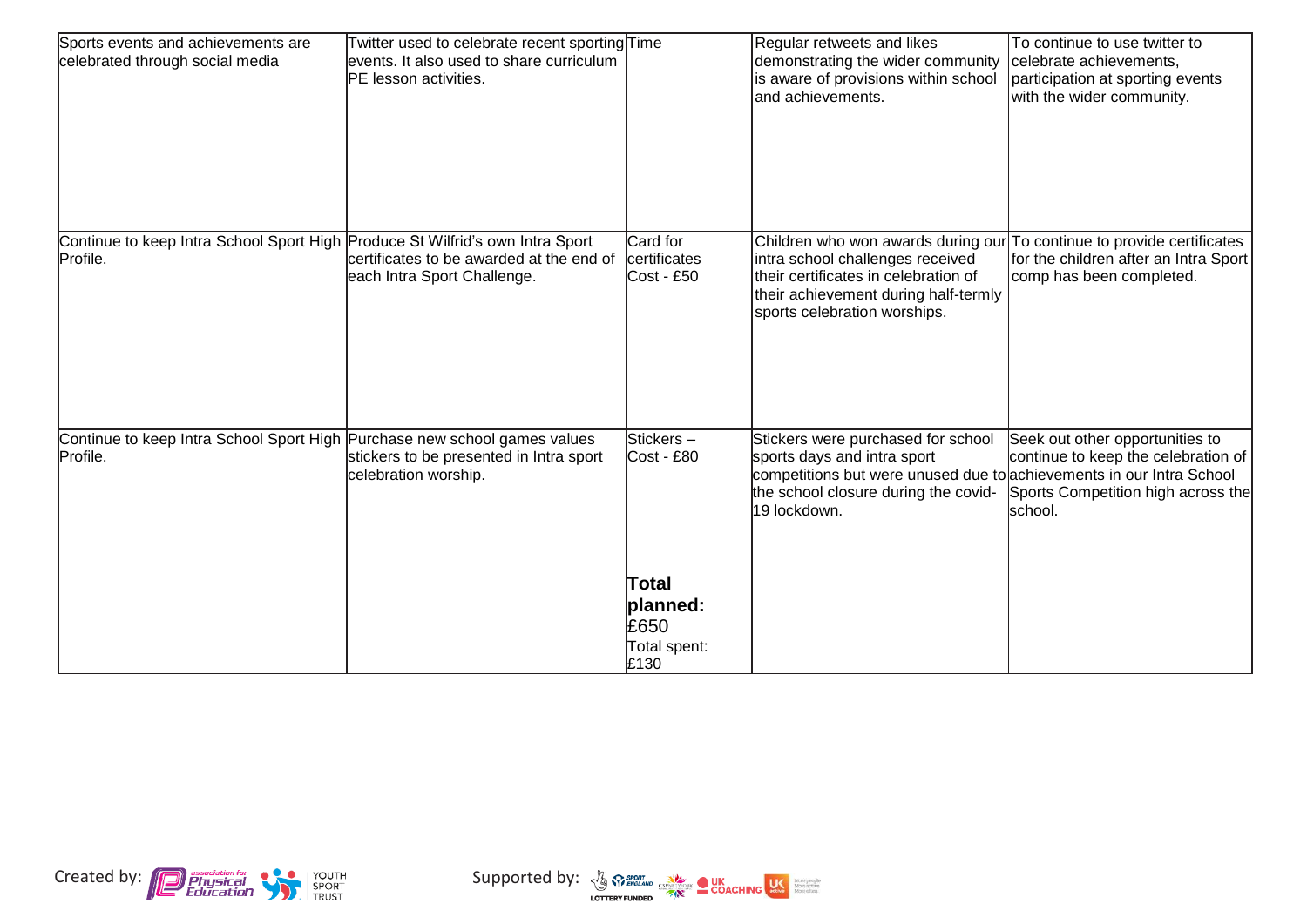| Key indicator 3: Increased confidence, knowledge and skills of all staff in teaching PE and sport                                              |                                                                                                                                                                                                                                                                   |                                                              |                                                                                                                                                                                                                                                                                                                                                                                                                                                                                                                                                                                                                                                                                                                |                                                                                                                                                                                                                                                                                                         |
|------------------------------------------------------------------------------------------------------------------------------------------------|-------------------------------------------------------------------------------------------------------------------------------------------------------------------------------------------------------------------------------------------------------------------|--------------------------------------------------------------|----------------------------------------------------------------------------------------------------------------------------------------------------------------------------------------------------------------------------------------------------------------------------------------------------------------------------------------------------------------------------------------------------------------------------------------------------------------------------------------------------------------------------------------------------------------------------------------------------------------------------------------------------------------------------------------------------------------|---------------------------------------------------------------------------------------------------------------------------------------------------------------------------------------------------------------------------------------------------------------------------------------------------------|
|                                                                                                                                                |                                                                                                                                                                                                                                                                   |                                                              |                                                                                                                                                                                                                                                                                                                                                                                                                                                                                                                                                                                                                                                                                                                |                                                                                                                                                                                                                                                                                                         |
| School focus with clarity on<br>intended<br>impact on pupils:                                                                                  | Actions to achieve:                                                                                                                                                                                                                                               | Funding<br>allocated:                                        | Evidence and impact:                                                                                                                                                                                                                                                                                                                                                                                                                                                                                                                                                                                                                                                                                           | Sustainability and<br>suggested<br>next steps:                                                                                                                                                                                                                                                          |
| Reappoint a specialist PE Teacher to<br>deliver PE Curriculum and provide extra-<br>curricular activities, whilst developing<br>CPD for staff. | Employ a PE specialist teacher to<br>work alongside staff in KS2 to allow for towards salary for 5 x<br>sharing good practice.<br>PE specialist to support and promote a academic year.<br>variety of after school clubs and sports<br>competition opportunities. | £5,000 - Contribution<br>afternoons throughout               | High Quality teaching and<br>learning of the PE Curriculum<br>delivered to KS2 children.<br>85 children engaged in<br>extracurricular clubs. These<br>included, football, and sportshall<br>athletics across Y4-Y6.<br>in confidence when delivering PE greater depth in PE.<br>and after school clubs. New after<br>school clubs to be put in place<br>for the following year that staff<br>will deliver.                                                                                                                                                                                                                                                                                                     | Continue to have high quality<br>teaching and learning of the PE<br>curriculum to be delivered to KS2<br>children.<br>Opportunities for extra-curricular<br>afterschool clubs working with<br>targeted groups. E.g low<br>$\text{CPD}$ – Staff reported an increase participation and pupils working at |
| Reappoint Primary PE Specialist to work<br>alongside teachers in Early Year and<br>KS1, and provide extra-curricular                           | Employ a PE specialist teacher to<br>work alongside staff KS1 to allow for<br>sharing good practice.<br>PE specialist to support and promote a Reception and Year 1)<br>variety of after school clubs and sports<br>competition opportunities.                    | $£8,000 -$ Salary for 1<br>x day per week<br>(Wednesday AM - | Mr Willock delivered high quality<br>teaching and learning in PE<br>Curriculum for Reception and<br>Year 1 sharing good practise and children.<br>team teaching to upskill teaching Opportunities for extra-curricular<br>of PE.<br>More opportunities were given to targeted groups. E.g low<br>pupils to access extra-curricular<br>clubs - children will be targeted<br>based on after school club data<br>and attainment within PE to<br>attend a variety of after school<br>clubs.<br>Year 5 and 6 pupils will<br>experience leadership training.<br>This will lead to improved<br>playground provision with trained<br>'Sports Leaders', 'Play Leaders'<br>and welfare staff with enhanced<br>knowledge. | Continue to have high quality<br>teaching and learning of the PE<br>curriculum to be delivered to KS2<br>afterschool clubs working with<br>participation and pupils working at<br>greater depth in PE.                                                                                                  |

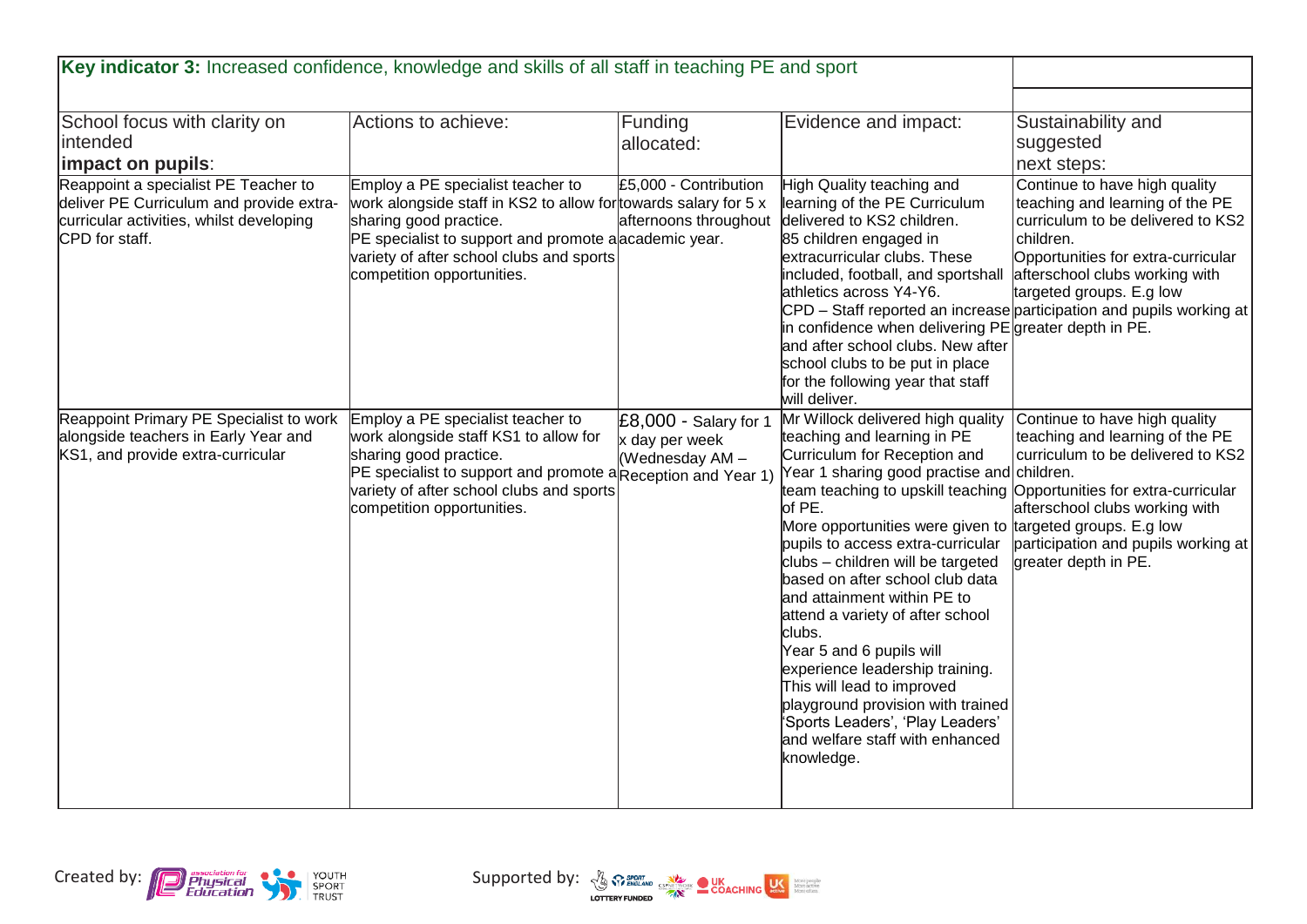| Access high quality specialist coaching in<br>a specialist sport, whilst developing CPD<br>for our staff  | Find opportunities for support in PE for £300 - 6 weeks First<br>Nursery and Early Years delivery for<br>CPD                                                                                                                                                                     | touch                                              | Children in nursery accessed<br>specialized PE lessons working<br>with Skillwise sport to develop<br>early development of<br>fundamental skills.                                                                    | To arrange another block of<br>sessions for next year's nursery<br>children to help develop early<br>development of fundamental<br>lskills.                 |
|-----------------------------------------------------------------------------------------------------------|----------------------------------------------------------------------------------------------------------------------------------------------------------------------------------------------------------------------------------------------------------------------------------|----------------------------------------------------|---------------------------------------------------------------------------------------------------------------------------------------------------------------------------------------------------------------------|-------------------------------------------------------------------------------------------------------------------------------------------------------------|
| Access high quality specialist coaching in<br>a specialist sport, whilst developing CPD<br>for our staff. | To seek out opportunities to develop<br>CPD in new and exciting sports to<br>deliver in curriculum time and as after<br>school clubs.                                                                                                                                            | 200                                                | Due to Covid 19 lockdown<br>this money was not spent<br>on any CPD course.                                                                                                                                          | To roll the money over to<br>next year and look for<br>training opportunities to<br>provide staff with.                                                     |
|                                                                                                           |                                                                                                                                                                                                                                                                                  | Total planned<br>£13,500<br>Total spent<br>£13,300 |                                                                                                                                                                                                                     |                                                                                                                                                             |
| Key indicator 4: Broader experience of a range of sports and activities offered to all pupils             |                                                                                                                                                                                                                                                                                  |                                                    |                                                                                                                                                                                                                     |                                                                                                                                                             |
| School focus with clarity on<br>lintended<br>impact on pupils:                                            | Actions to achieve:                                                                                                                                                                                                                                                              | Funding<br>allocated:                              | Evidence and impact:                                                                                                                                                                                                | Sustainability and<br>suggested<br>next steps:                                                                                                              |
| Access opportunities for a Sports<br>leadership programme for Y5 and<br>Y6 children.                      | Children from Year 5 and Year 6 to be FREE Part of<br>trained as Sports Lead leaders to work Specialist PE teacher<br>on KS1 and LKS2 playgrounds.<br>PE Specialist Keith Willock to lead<br>after school sessions to develop<br>young leaders and support during<br>lunchtimes. | salary                                             | Sports leaders to developed<br>leadership and teamwork skills<br>by working within a team to<br>support lunchtime welfare staff<br>with playground activities. (see<br>register of children attended and<br>photos) | Sports leaders for the following<br>year to work again with Mr Willock<br>to develop delivery programme<br>for KS1 and LKS2 play times<br>through the week. |



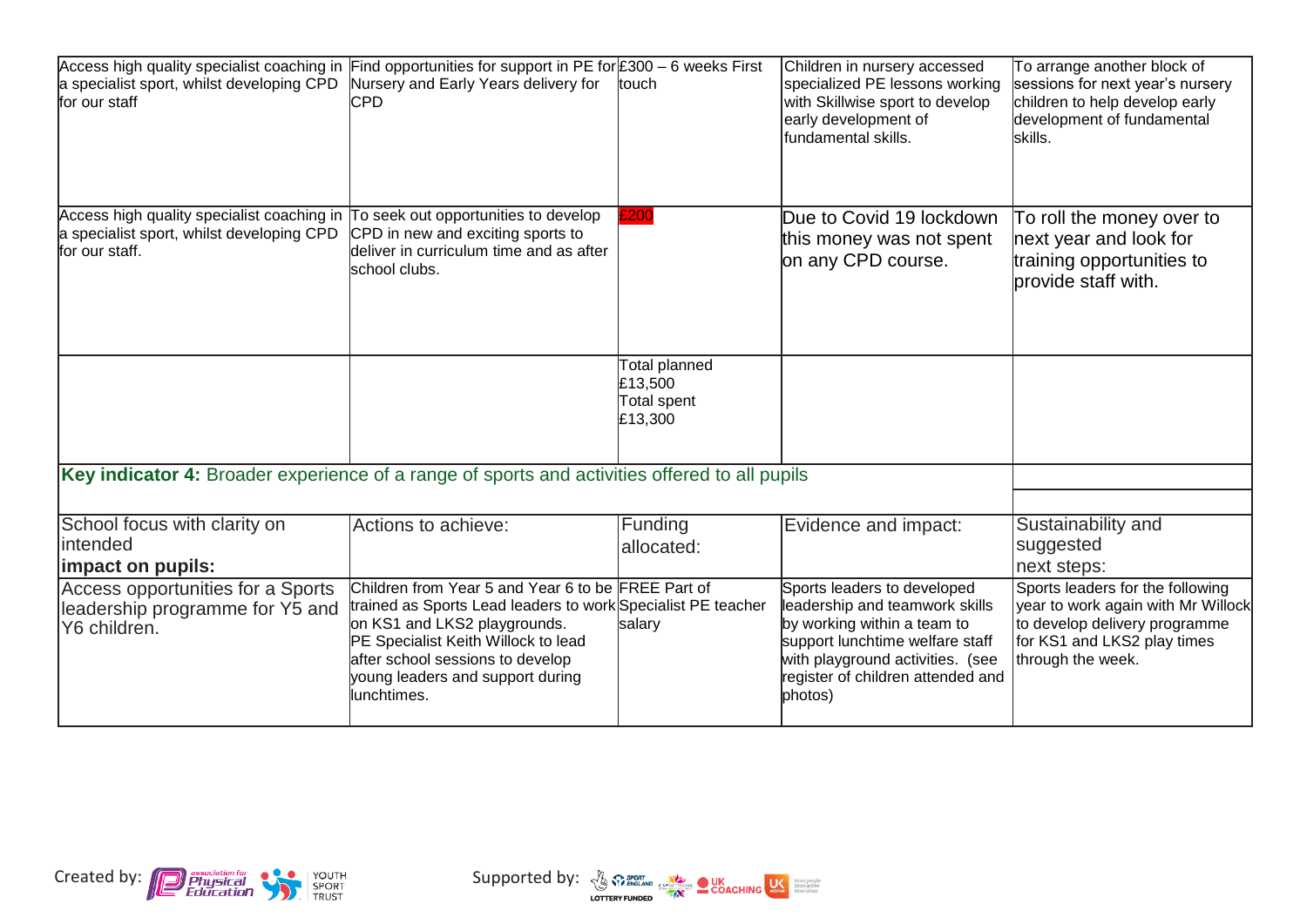| Access high quality specialist coaching in<br>a specialist sport and encouraging<br>participation outside of school, whilst<br>developing CPD for our staff. | The school to affiliate with Lancashire  <br>County Cricket Club accessing<br>'Chance to Shine' Programme:<br>6 weeks curriculum teaching to Year 6<br>6 weeks extra-curricular club to Year 5<br>2 full days of Intra Competition for KS2<br>Organisation of KS2 Intra School<br>Competitions. | £500                                                                                                                                                                                                                                                                                                                                                                                                                                                                                                               | Due to the school closure<br>because of Covid-19, these<br>activities were unable to go<br>ahead as planned. The<br>arrangement with LCC will<br>roll over to the next<br>academic year. | To arrange another block of<br>sessions for children to gain<br>specialised teaching towards a<br>specific sport.<br>To continue to help develop CPD<br>of staff when delivering this sport.<br>To again allow opportunities for<br>children to become engaged in a<br>new sport and go on to support<br>local teams within the area. |
|--------------------------------------------------------------------------------------------------------------------------------------------------------------|-------------------------------------------------------------------------------------------------------------------------------------------------------------------------------------------------------------------------------------------------------------------------------------------------|--------------------------------------------------------------------------------------------------------------------------------------------------------------------------------------------------------------------------------------------------------------------------------------------------------------------------------------------------------------------------------------------------------------------------------------------------------------------------------------------------------------------|------------------------------------------------------------------------------------------------------------------------------------------------------------------------------------------|---------------------------------------------------------------------------------------------------------------------------------------------------------------------------------------------------------------------------------------------------------------------------------------------------------------------------------------|
| Increase pupil participation in out of<br>school hours clubs, through specialist<br>coaching of exotic sports.                                               | Provide opportunities to increase the<br>number of children participating in<br>after school clubs.<br>Pupils will be inspired to get involved<br>in new and exciting 'exotic' sports.                                                                                                          | Spring term $1 - Y5/6$<br>Keep on Movin' Fitness<br>Club 4x 1 hour<br>sessions<br>Spring term 1 - Y3/4<br>Handball club 5x1 hour<br>sessions<br>Spring term $2 - Y3/4$<br>Keep on Movin' Fitness<br>Club 5x 1 hour<br>sessions<br>Spring term $2 - Y5/6$<br>Handball club 5x1 hour<br>sessions<br>Summer term - 10x 1<br>hour sessions of<br><b>Ultimate Frisbee</b><br>coaching to KS2<br>children delivered by<br><b>Inspiring Health</b><br>Lifestyles<br>COST:<br>Total allocated- £1,000<br>Total spent: £400 | See sports club registers                                                                                                                                                                | Continue to provide<br>opportunities for children to<br>participate in a variety of<br>after school sports clubs.<br>Continue to develop working<br>relationship with Inspiring<br>Healthy Lifestyles and the<br>use of the new Standish<br>eisure Centre.                                                                            |



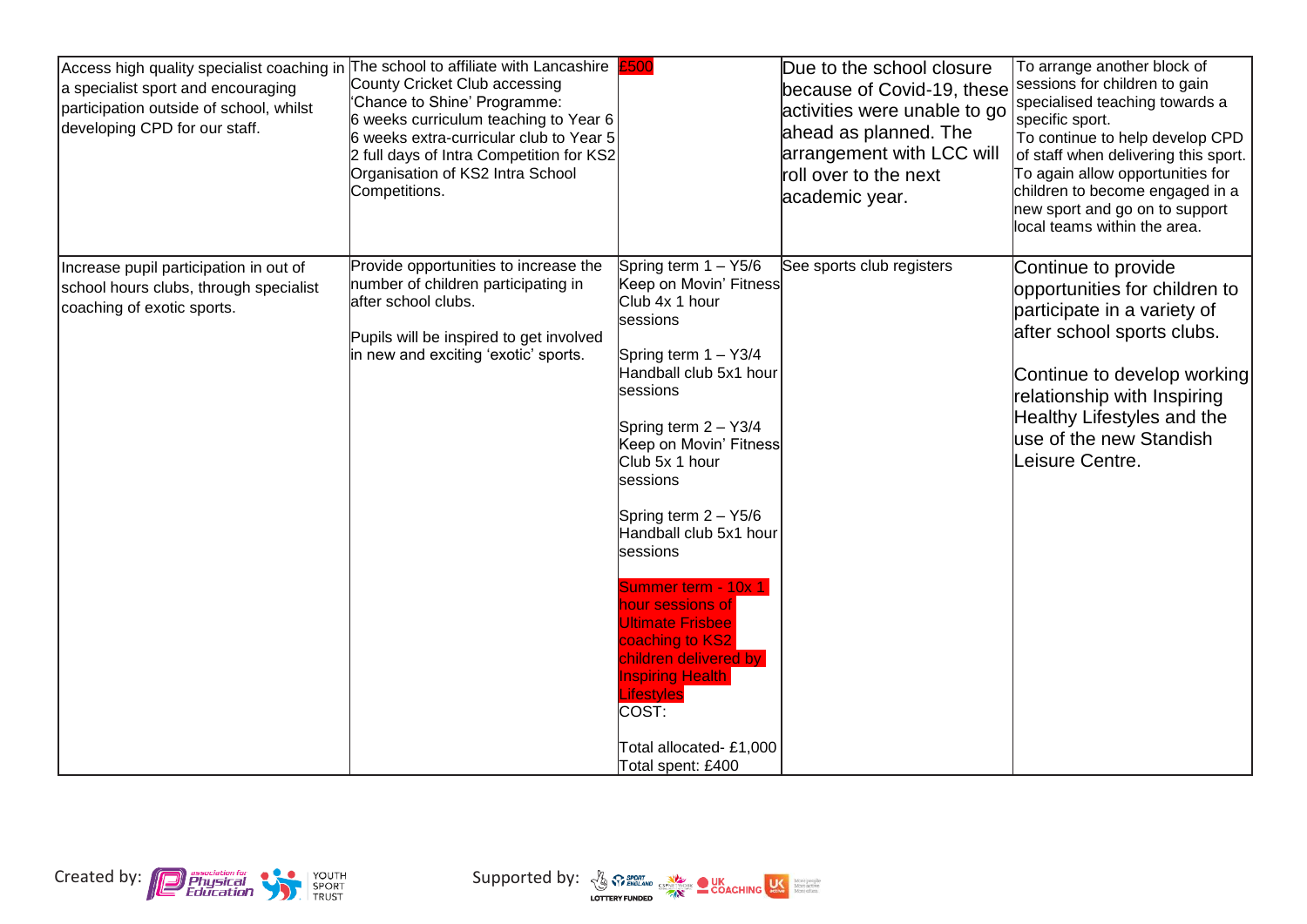| Identify children working at 'greater depth<br>in PE and provide additional support to<br>suit their needs to achieve a higher level<br>of success in Sport in their next steps of<br>their development. | Children identified as working above<br>average in PE and Sport to attend 1<br>hour weekly extra-curricular club to<br>develop and deepen knowledge,<br>understanding and skills and to<br>promote high achievement and good<br>progress. Children to work with our<br>specialist PE teacher to develop<br>further understanding of healthy<br>lifestyles, performance analysis,<br>nutrition and target setting.   | Free as part of PE<br>Specialist teacher<br>salary. | See registers of targeted<br>children for specialised after<br>school clubs to work with PE<br>Specialist teachers.<br>16 children in Year 6 identified as Sport sessions with a deeper<br>working above average in PE<br>attended a special programme of<br>sport after school club with our<br>PE specialist Mr Willock. | To continue to identify children<br>working at a greater depth of<br>understanding in PE and meeting<br>their needs by providing PE and<br>understanding.                                               |
|----------------------------------------------------------------------------------------------------------------------------------------------------------------------------------------------------------|---------------------------------------------------------------------------------------------------------------------------------------------------------------------------------------------------------------------------------------------------------------------------------------------------------------------------------------------------------------------------------------------------------------------|-----------------------------------------------------|----------------------------------------------------------------------------------------------------------------------------------------------------------------------------------------------------------------------------------------------------------------------------------------------------------------------------|---------------------------------------------------------------------------------------------------------------------------------------------------------------------------------------------------------|
| Identify 'non-participants' in extra-<br>curricular sport and provide additional<br>activities to encourage their immediate<br>and long term participation in sport and<br>physical activity.            | Pupils across KS2 to be identified who Free as part of PE<br>did not attend an extra-curricular<br>sports club during $2018 - 2019$ . Pupils salary.<br>will be selected carefully based on a<br>range of needs.<br>This will impact positively on<br>behaviour, confidence and attitude<br>towards exercise and physical activity.<br>Group of Year 5/6 pupils (Spring Term<br>2) and Year 3/4 pupils (Summer Term | Specialist teacher                                  | 16 targeted children in Year 5<br>identified as non-participants in<br>extra curricular sports clubs<br>attended a special programme of<br>sport after school club with our<br>PE specialist Mr Willock.<br>Only one club was able to run<br>before full school closure due to<br>Covid 19 lockdown                        | To continue to identify those<br>children who did not attend an<br>afterschool club and ensure to<br>meet their needs by providing PE<br>and Sport sessions with some<br>opportunity for participation. |
| Key indicator 5: Increased participation in competitive sport                                                                                                                                            |                                                                                                                                                                                                                                                                                                                                                                                                                     | Total: £1,500                                       |                                                                                                                                                                                                                                                                                                                            |                                                                                                                                                                                                         |
|                                                                                                                                                                                                          |                                                                                                                                                                                                                                                                                                                                                                                                                     |                                                     |                                                                                                                                                                                                                                                                                                                            |                                                                                                                                                                                                         |
| School focus with clarity on<br>lintended<br>impact on pupils:                                                                                                                                           | Actions to achieve:                                                                                                                                                                                                                                                                                                                                                                                                 | Funding<br>allocated:                               | Evidence and impact:                                                                                                                                                                                                                                                                                                       | Sustainability and<br>suggested<br>next steps:                                                                                                                                                          |



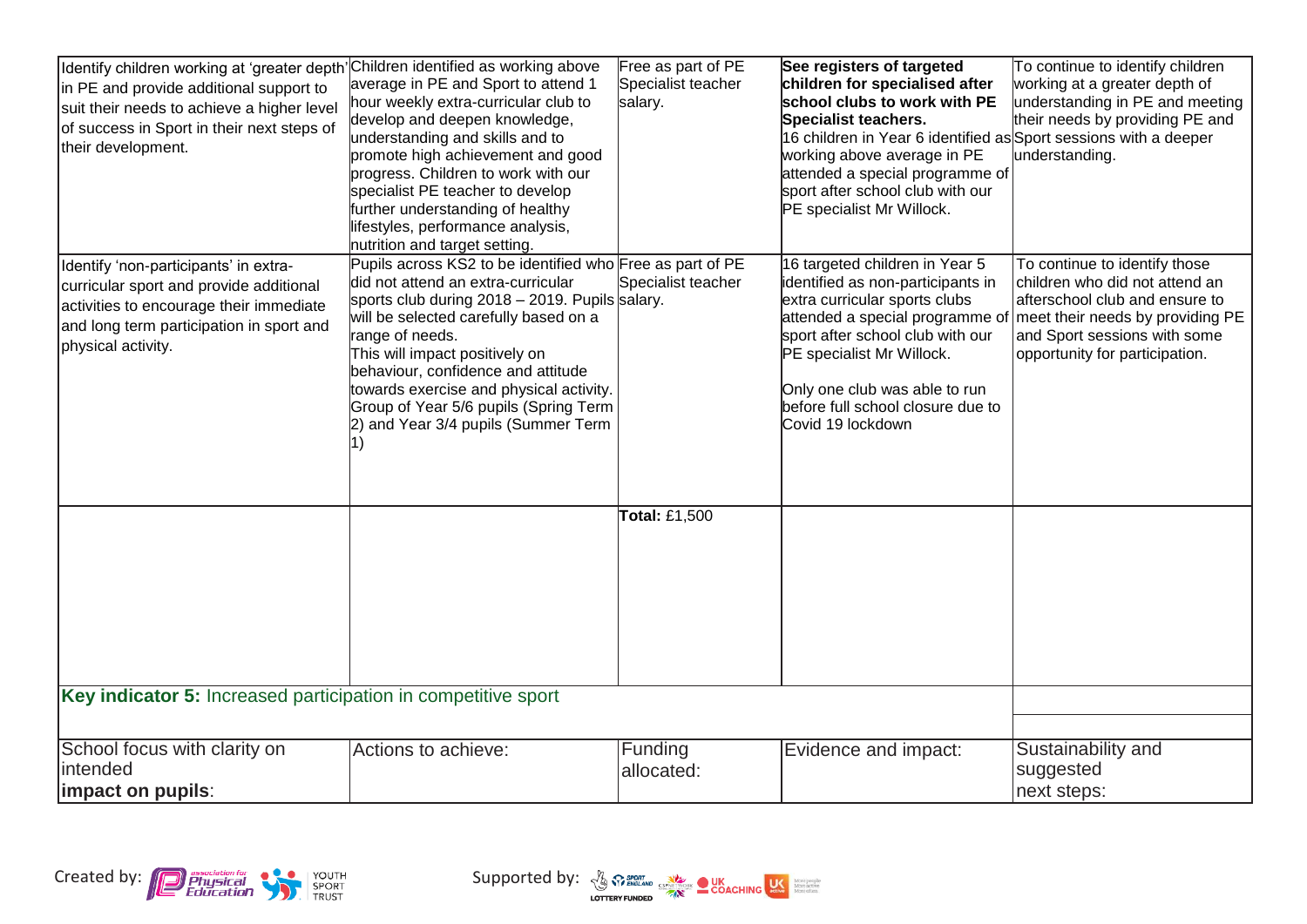| Increase pupils participation in<br>competitions or festivals | Support children in different year<br>groups to compete at local and<br>regional competitions. | <b>Participation fees:</b><br>North West Swimming<br>Champs - £40<br>National Swimming<br>Championships<br>Swimming Gala<br>Gymnastics<br>competition<br><b>Town Sports</b><br>Total - £200<br>Total spent - £40<br>Left over £160                         | 8 Children represented the<br>school at the North West<br>Swimming Championships.<br>They competed against an<br>incredibly strong field of<br>swimming schools and<br>managed to qualify for 3<br>out of 4 of the finals races<br>lat the National<br>Championships. (One team)<br>were the overall winners at<br>the NW stage)<br>Unfortunately due to Covid<br>19, the teams were unable<br>to compete at the National<br>Swimming Championships<br>in Sheffield. | Continue fund participation<br>fee to take swimming teams<br>to the competition to meet<br>the needs of our extremely<br>qifted swimmers.<br>Continue to keep a high<br>profile for participation in<br>local and regional events. |
|---------------------------------------------------------------|------------------------------------------------------------------------------------------------|------------------------------------------------------------------------------------------------------------------------------------------------------------------------------------------------------------------------------------------------------------|----------------------------------------------------------------------------------------------------------------------------------------------------------------------------------------------------------------------------------------------------------------------------------------------------------------------------------------------------------------------------------------------------------------------------------------------------------------------|------------------------------------------------------------------------------------------------------------------------------------------------------------------------------------------------------------------------------------|
| Increase pupils participation in<br>competitions or festivals | Support teams with transport to the<br>regional and national competitions.                     | Transport:<br><b>Cross Country</b><br>Championships £80<br><b>GM Winter Games</b><br>£200<br><b>GM Summer Games</b><br><b>2200</b><br>Other sports events<br>that may need<br>transport to - £220<br>Total - £700<br>Total spent - £80<br>Left over - £620 | 12 children from Year 5 and Continue to support teams with<br>Year 6 competed at the<br><b>Wigan Cross Country</b><br>Championships at Leigh<br>Sports Village.<br>38 children had qualified for<br>the GM Winter Games to<br>be held in Manchester for<br>Sportshall Athletics and<br>Tag Rugby but were unable<br>to attend the competition<br>due to Covid 19 lockdown.                                                                                           | transport to sports events were<br>required.                                                                                                                                                                                       |